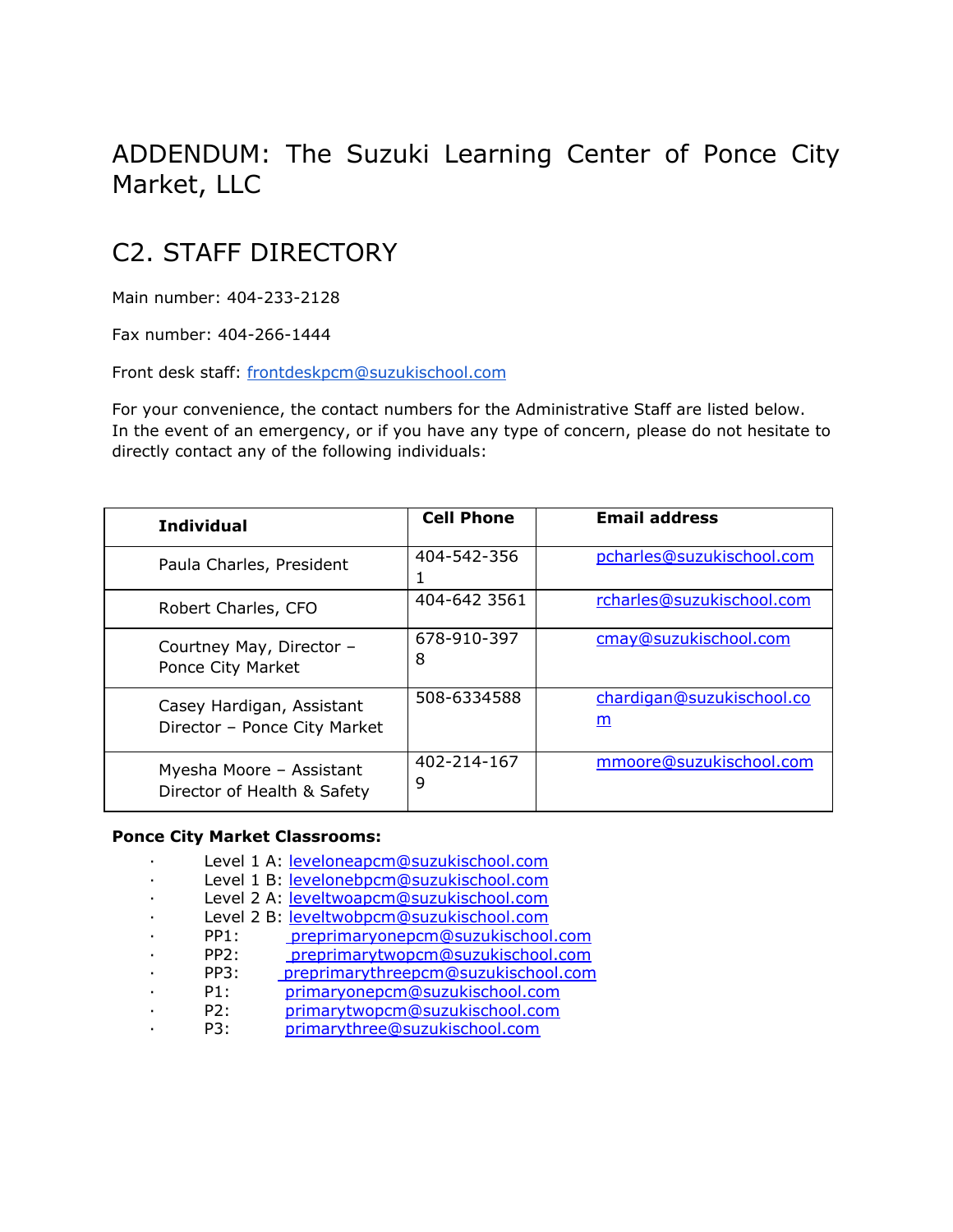# G4. MEDICAL EMERGENCY PROCEDURES

In the event of a medical emergency, if an ambulance service is deemed necessary, 911 is called. All children are requested to be taken to hospitals closest to the Ponce City Market campus which would be **Children's Healthcare of Atlanta at Egleston.** Note: The cost of such ambulance service is the responsibility of the parent.

### H3. AUTOMATED ATTENDANCE TRACKING

The Suzuki School provides two free fobs per family (one per parent/legal guardian). If the fob is lost or stolen, there is a \$20 replacement fee for any fob issued thereafter. It is important that you notify us right away if your fob is missing for any reason so that it can be deactivated immediately.

# O5. INGRESS/EGRESS PROCEDURES

Parking for parents at the Suzuki School Ponce City Market Campus, is located in three areas (see map). The parking in all three areas has been reserved for exclusive use by the Suzuki School during the following hours: 7:00-9:30am, 3:30-6pm.

1) Upper level deck for exclusive use by Suzuki parents with direct access to the school: this parking lot is reserved for parents for quick drop off and pick up and should not be used during peak hours for meetings.

2) Lower level deck with direct access via elevator: this parking is reserved for parents for drop off and pickup. Also, if you are having a meeting with faculty, feel free to park in this lot. This parking lot is shared with merchants on the lower level, however, we do have dedicated parking which is marked as such.

3) Surface level parking to the left of the school – walk through lower level deck to elevator

All three routes require a fob for entry when entering the building. All guests, and infrequent authorized pickups must enter through the upper level deck for security reasons. As parents approach the deck entrance via Glen Iris, they will be notified via sign at the entrance as to whether there are spaces available in the upper level deck. If there are not, parents should continue and take an immediate right to access either the lower level deck or alternatively, utilize the surface level lot on the left hand side.

Parking Reminders and Restrictions:

Please do not park in the Dancing Goats/Ponce City Flats lot

Please do not leave your vehicle overnight or after hours because your vehicle is subject to being towed by Ponce City Market security.